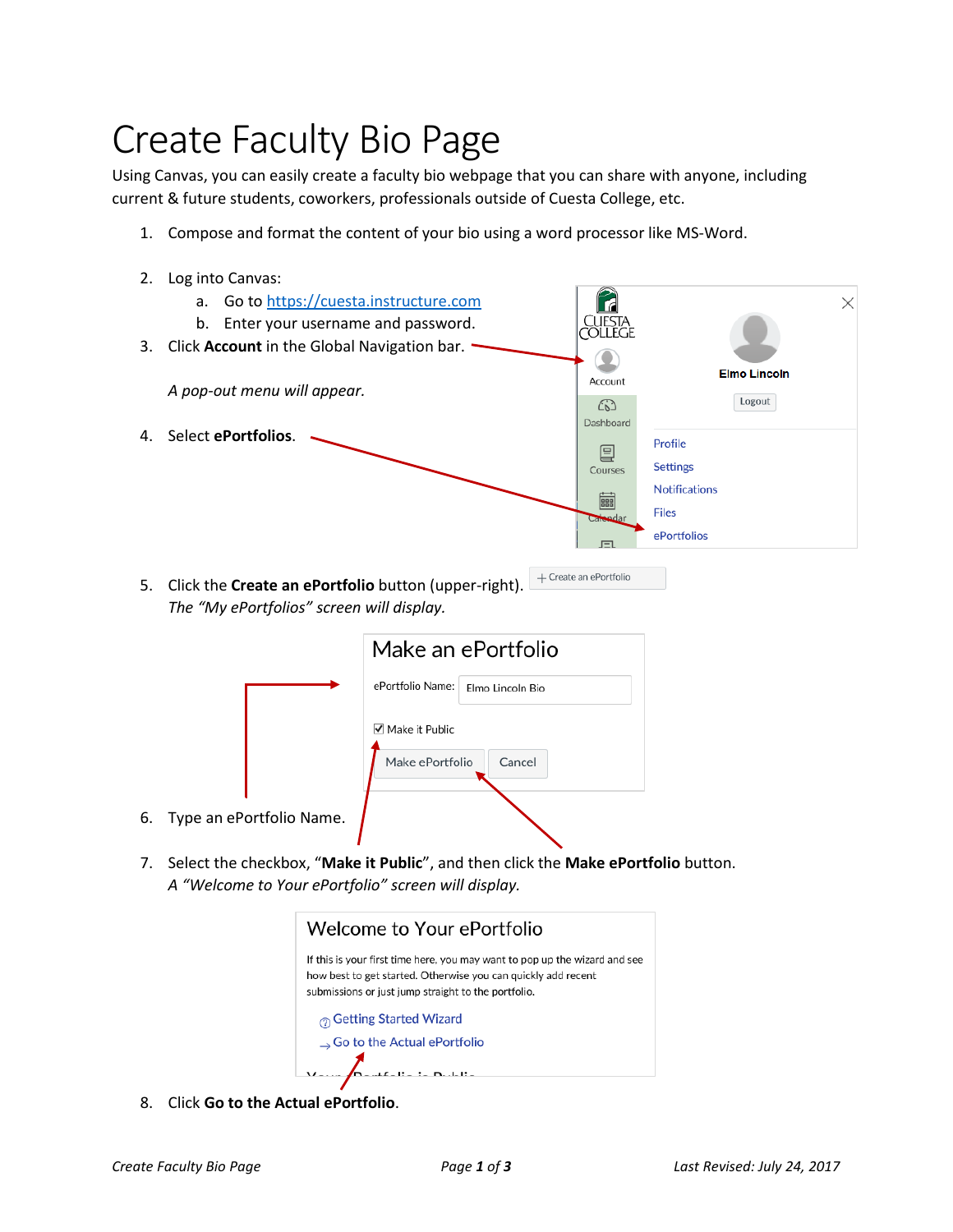*A "blank" Welcome page will display.*

|                  | Elmo Lincoln Bio               | Welcome             |      | (?) How Do I?                                          |
|------------------|--------------------------------|---------------------|------|--------------------------------------------------------|
| Account          |                                | Nothing Entered Yet | Home | <b>Organize/Manage Pages</b><br>Pages for this section |
| $\circledS$      | Home                           |                     |      | Welcome                                                |
| Admin            | Organize<br><b>Sections</b>    | Page Comments       |      | <b>&amp; Edit This Page</b>                            |
| ෬                |                                |                     |      | ← Back to Portfolio Dashboard                          |
| Dashboard        | ePortfolio<br><b>Settings</b>  | No Comments         |      |                                                        |
|                  | Elmo Lincoln Bio<br>Page Name: | Elmo Lincoln Bio    |      | <b>Add Content</b><br>• Rich Text Content              |
| Home<br>Organize |                                |                     |      | • HTML/Embedded Content                                |

- 11. Copy your bio from your word processing document and paste it in the main text area, replacing the text "Nothing Entered Yet". Format the pasted text as desired.
- 12. Optionally add an image:
	- a. Click **Image/File Upload** under "Add Content" in the Sidebar.
	- b. Click **Browse**…
	- c. Locate and double-click on the desired image file.

Τ

- d. Click **Select/Upload File**.
- 13. Click the **Save Page** button. *The formatted bio page will display.*